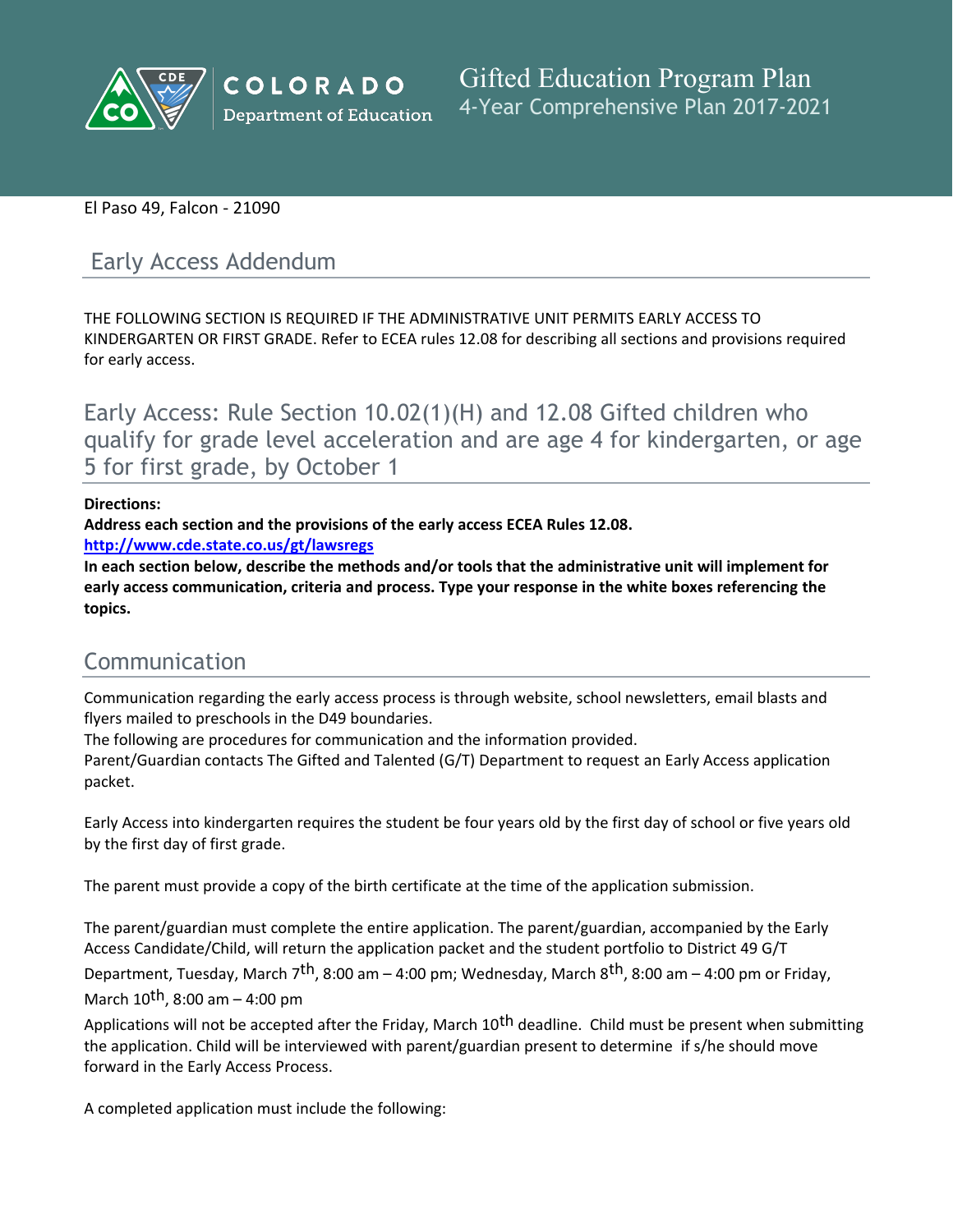

Initial Application completed and signed

 Copy of child's birth certificate. Child must be 4 the first day of kindergarten, or 5 the first day of first grade.

Proof of residence. The child must be living within the District 49 boundaries.

 A Letter of Request by legal parent(s)/guardian(s) stating why you believe Early Access is appropriate for your child. Include any explanations and/or examples

- that give evidence of your child's highly gifted abilities.
- District 49 Information Release Form.
- Any previous private/public school assessment data if applicable.

 Any other supporting anecdotal information (letters of recommendation from teachers, coaches, or mentors; report cards or evaluations; examples of observable behaviors).

Student portfolio of work to accompany the application. A student portfolio of work must include artifacts that the child has completed within the past year. Each document should be dated. The portfolio should include but is not limited to the following examples of student work:

- Knowledge of number sense
- Knowledge of beginning alphabet sounds
- Knowledge of shapes
- Knowledge of colors
- Examples of writing
- Evidence of reading ability
- Evidence of student interests
- Samples of student drawings/artwork
- Any other items the parent deems appropriate

Upon submission of completed application and student portfolio, the child will be administered a brief screener determining if child will move forward in the Early Access process. If a child is determined to be an appropriate candidate to move forward, then a team of educators knowledgeable of gifted education and early childhood development will evaluate the application and portfolio utilizing the Early Access rubric (see page 7). If it is deemed the child is not a candidate for additional testing, the parent/guardian will be notified of the team's decision.

The following procedure will be followed if the candidate's application, portfolio and interview meet criteria. Candidate "moves" to the next level of the Early Access process:

 A licensed/trained professional will administer the Test of Early Mathematic Ability (TEMA) and the Test of Early Reading Ability (TERA)

Parent/Guardian will be notified immediately if child scored in minimum of 97<sup>th</sup> percentile on TEMA and TERA.

 Early Access team will collaboratively determine if the child is an appropriate candidate for final level for Early Access into kindergarten or first grade.

 $\bullet$  If a candidate successfully meets the criteria for TEMA/TERA advancement, the candidate moves to the final level of Early Access Process:

 District 49 school psychologist will administer the Wechsler Preschool and Primary Scale of Intelligence (WPPSI). Candidate will need to score a minimum 97th percentile.

Parent/Guardian will be notified of committee's decision based on data from entire process by May 5, 2017. Members of the Early Access team will consist of the following professionals:

- D49 Gifted and Talented Coordinator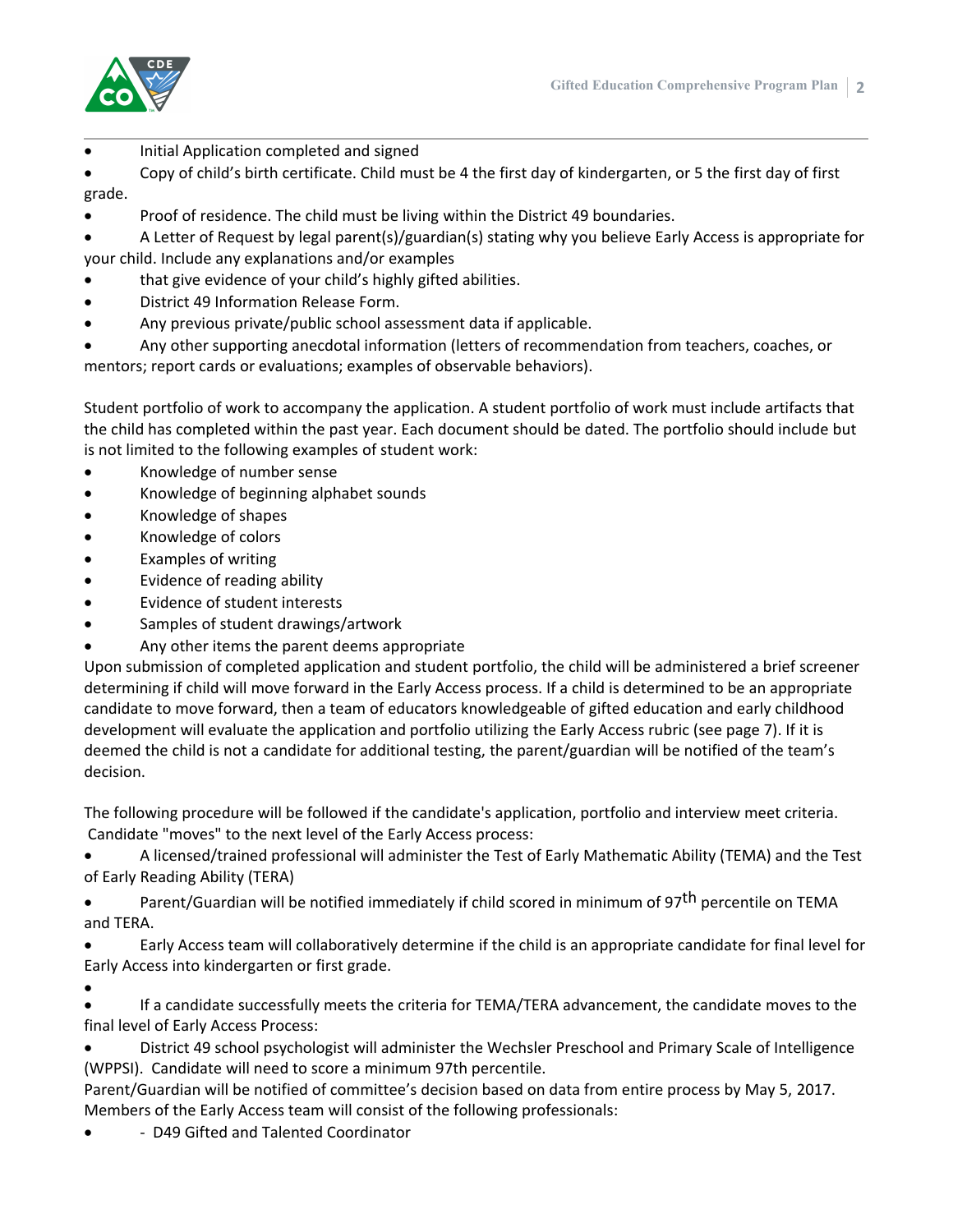

- D49 Gifted and Talented resource teacher/specialist
- D49 Pathways Specialist
- Psychologist
- Other members as deemed appropriate

Mandatory professional development for school administrators and G/T Facilitators is scheduled for November, 2018.

Optional professional development for other staff members (central enrollment personnel, school registrars, etc...) is scheduled for November, 2018.

No fee is charged to participate in the early access process.

Link to D49 2017-2018 Early Access Application [https://www.d49.org/Page/503]()

# Criteria

### **Aptitude:**

Aptitude Assessment: A licensed psychologist will administered the WPPSI. A child must score a minimum of 97th percentile.

### **Achievement:**

Achievement Assessment: Trained administrators administer the Test of Early Mathematics Ability (TEMA) and the Test of Early Reading Ability (TERA). A child must score a minimum of 97th percentile in both will move forward in the identification process.

### **Performance:**

The portfolio will include examples of student work in the following:

- Knowledge of number sense
- Knowledge of beginning alphabet sounds
- Knowledge of shapes
- Knowledge of colors
- Examples of writing
- Evidence of reading ability
- Evidence of student interests
- Samples of student drawings/artwork
- Any other items the parent deems appropriate

The Early Access Committee will review the portfolio to determine if a child moves forward in early access process

### **Readiness, social behavior and motivation:**

Indicated though feedback by pre-school teacher or other adult participating in portfolio.

### **Support system:**

Support system includes parents/guardians, school G/T Facilitator, school psychologist, school social worker and G/T Department at district level.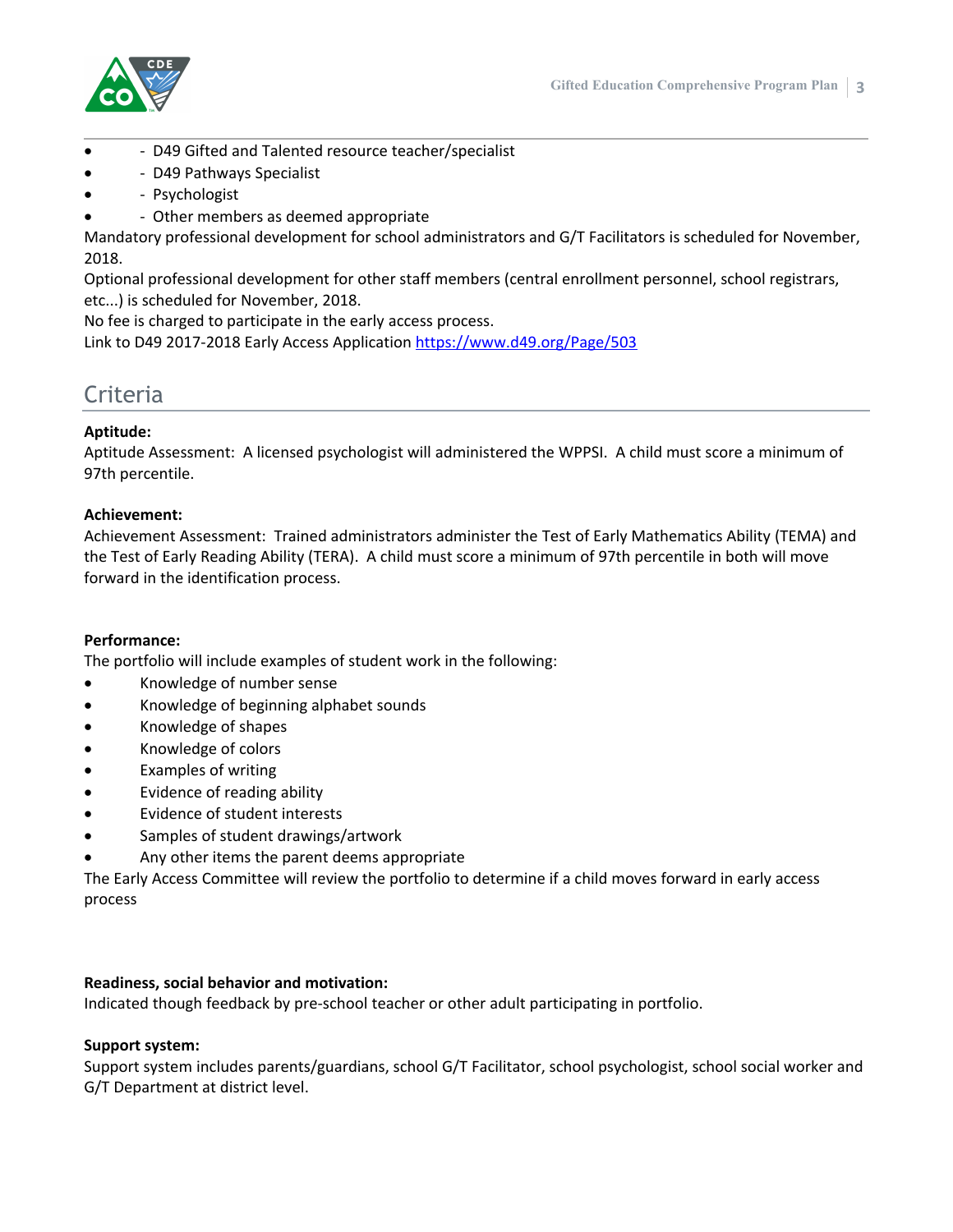

An Early Access Student, meaning has successfully completed the process and is accepted into the advanced grade, will have an advanced learning plan. This plan will be a collaborative effort between classroom teacher, G/T Facilitator at the school and parent/guardian.

This advanced learning plan will be reviewed quarterly or as needed. Additionally, a group email between parents, classroom teacher and school G/T Facilitator will occur every four weeks assuring the student and the family are receiving the needed support. If email is not accessible, either a phone call or conference can be scheduled.

Student and parents/guardians will participate in traditional communications (i.e. conferences) at the school.

# Process

## **Timelines:**

September - December, 2016

- Notification of Early Access Application Availability being January 9, 2017
- Notification being the form of literature given to schools for distribution, website posting, literature given to central enrollment, email pre-schools within the D49 boundaries.
- November, 2016
- Mandatory professional development for school administrators and G/T Facilitators.
- Optional professional development for other staff members (central enrollment personnel, school registrars, etc...)
- January 9 February 10, 2017
- Early Access Application is available through website, schools, mailings February 13 - February 24, 2017 (Screener)
- Parent/guardians submit application with child present
- Child is given Screened with parent/guardian present
- Determination of advancement in process, end process or disagreement procedure immediately February 13 - March 3, 2017 (Portfolio Review)
- Parent/Guardian have rubric, as part of application, for portfolio development. I
- Missing information or work not scoring high enough on rubric, a meeting is held with parent/guardian reviewing results and notification of not moving forward in the Early Access Process.
- Determination of advancement in process, end process or disagreement procedure communicated by March 8, 2017.

March 8 or March 11, 2017 (Achievement Assessments)

- Trained administrators administer the Test of Early Mathematics Ability (TEMA) and the Test of Early Reading Ability (TERA).
- A child score a minimum of 97th percentile in either will move forward in the identification process
- Determination of advancement in process, end process or disagreement procedure communicated by March 13, 2017

TBD - no later than April 14, 2017 (Aptitude Assessment)

- A psychologist administers the Wechsler Preschool & Primary Scale of Intelligence (WPPSI) Scheduling to be determined based on child and psychologist availability
- A child scoring a minimum of 97th percentile is required for gifted identification (in addition to successful completion of steps 1 - 3)
- Determination of advancement in process identification as Early Access Student entering kindergarten or first grade or end process immediately.

August 1 - August 8, 2017 (ALP Development)

The school G/T Facilitator will have collaborative meeting regarding Early Access Student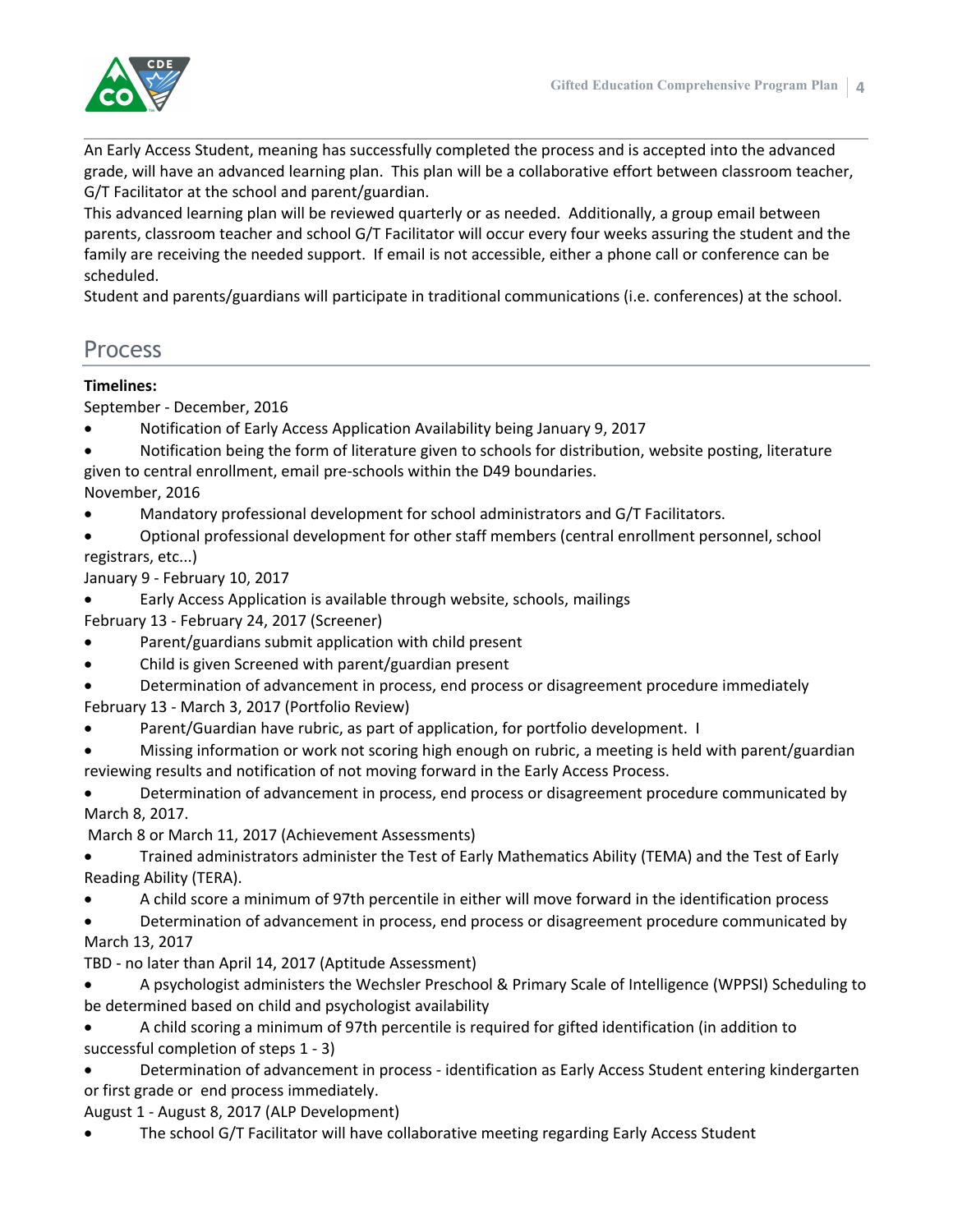

August 14 - August 18, 2017 (ALP Development)

ALP developed in collaboration with all stakeholders - including student

The above process is repeated for following school year.

### **Personnel:**

Screener administered by D49 Coordinator of Gifted Education, minimum of endorsement gifted education. Portfolio Review Committee consists of elementary/primary teacher, school psychologist, an elementary school facilitator, pre-school representative and Coordinator of Gifted Education. All committee members have attended trainings regarding scoring of portfolios.

TEMA and TERA administers by two highly qualified teachers each have training on administration of assessments, scoring and norming. A separate highly qualified teacher reviews the scores/norms. WPPSI administered by licensed psychologist.

Final Review Committee consists of elementary/primary teacher, school psychologist, an elementary school facilitator, pre-school representative and Coordinator of Gifted Education.

Support Committee consists of assigned elementary administrator, elementary teacher, school psychologist, school G/T Facilitator.

### **Evaluation:**

See Time Line Section

If an Early Access Candidate qualifies as gifted, but doesn't satisfy the Early Access requirements the parents/guardians will receive notification via US Mail and email. The school is notified and G/T Facilitator begins the process of ALP development, appropriate programming, etc... Determination Letter attached.

### **Monitoring:**

Child is expected to be in the top 5% of the assigned grade level in reading, writing, math. Supports available for success.

Social emotionally student will be monitored for appropriate interactions with grade level peers. Additionally, student will have appropriate reactions to challenges faced in classroom. Supports available for success.

### **Dispute Resolution: Will the AU be using the same procedure for disagreements process as in the main Program Plan?** No

Early Access Disagreement Process below:

Step 1...Screener (very basic concepts) administered when portfolio submitted and with parent/guardian present

- Parent/guardian is aware that 80% of answers must be accurate prior to the screener
- If child can't answer at least 80% of the questions correctly, then a conversation will be had with parent/guardian.
- Literature is given to parent/guardian
- Services offered through district are discussed (i.e. preschool)
- Excellent data determining if other support (second language, speech, audiology)
- If English Language Learner, collaborate with ELD Department determining if language was barrier in Early Access

### Step 2...Portfolio Review